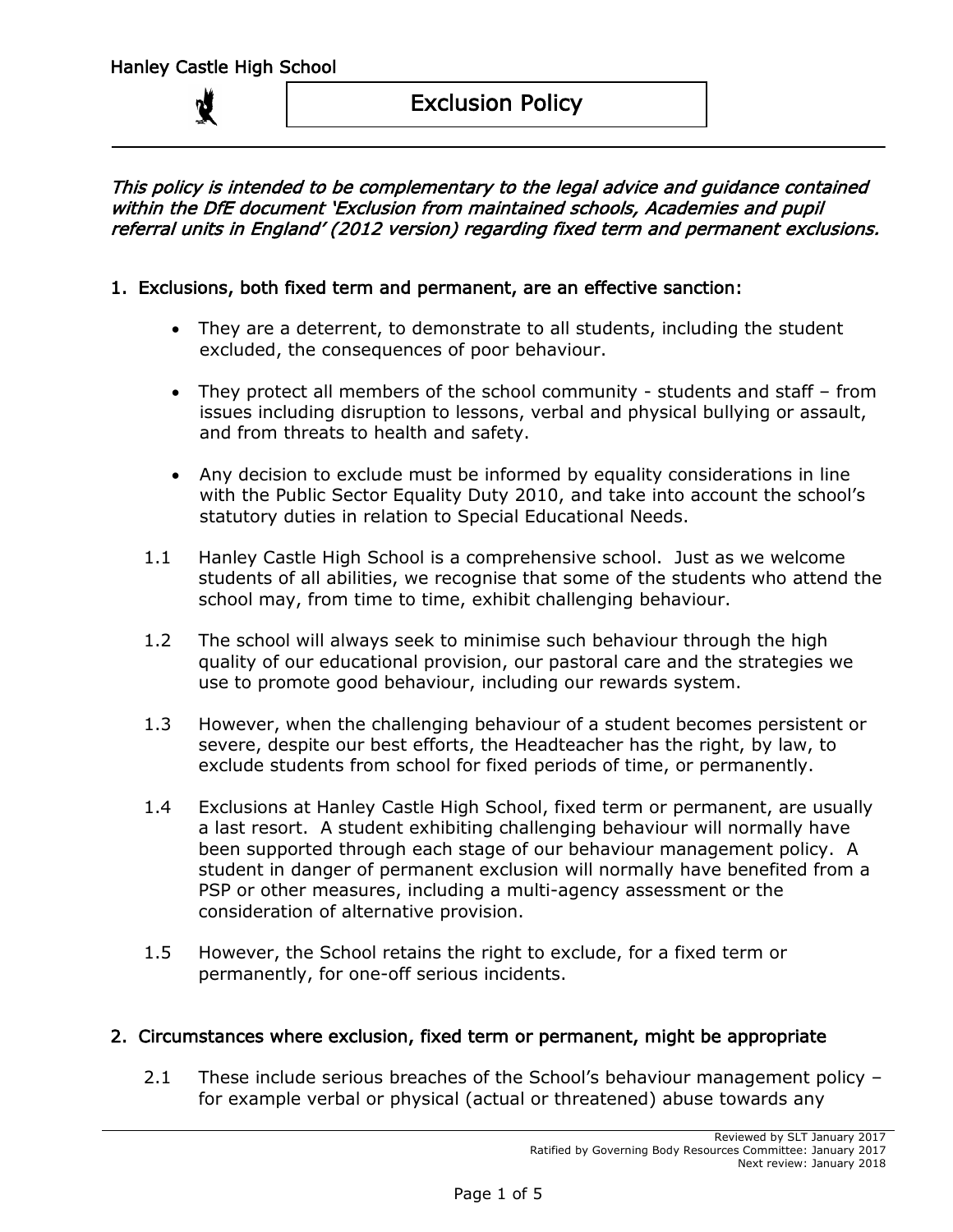member of the school community, drug-related incidents, defiance, persistent bullying or cyber-bullying. This is not intended to be an exhaustive list. Each child and each incident will be different, and the school retains the right to respond flexibly, as appropriate.

2.2 In addition, students may be excluded, for a fixed term or permanently, for persistent disruptive behaviour. In the first instance this might be for one or two days. However, persistent disruptive behaviour, even at a low level, may result in permanent exclusion. This is to protect students and teachers from the damage caused to the quality of educational provision by prolonged exposure to such behaviour.

## 3. Behaviour outside school

- 3.1 The school's behaviour management policy, where reasonable, extends to occasions when a student is neither on school premises nor in the charge of school staff. Examples of this include school trips, the journey to and from school, school sports fixtures away from home and work experience placements, or on any occasion where there is a clear link between the behaviour and maintaining good behaviour and discipline among the student body as a whole, or where the behaviour could adversely affect the reputation of the school. Poor behaviour in such circumstances will be dealt with as if it had taken place in school, and fixed term or permanent exclusions may be applied as appropriate.
- 3.2 The school's behaviour management policy also extends to cover provision at an offsite alternative provider.

## 4. Investigating incidents which might lead to an exclusion, fixed term or permanent

- 4.1 Before taking the decision to exclude, for a fixed term or permanently, the Headteacher should:
	- Ensure that a thorough investigation has been carried out
	- Consider all the evidence available in connection with the incident
	- Allow and encourage the student concerned to give their version of events
	- Check whether there are mitigating circumstances (e.g. SEN / Looked After Children / bullying / racial or sexual harassment)
	- Consult others where appropriate (e.g. ASCL / LA / WASH)
	- Keep written records of the investigation (e.g. statements by the student / other students / members of staff). Witness statements should be dated and signed, wherever possible.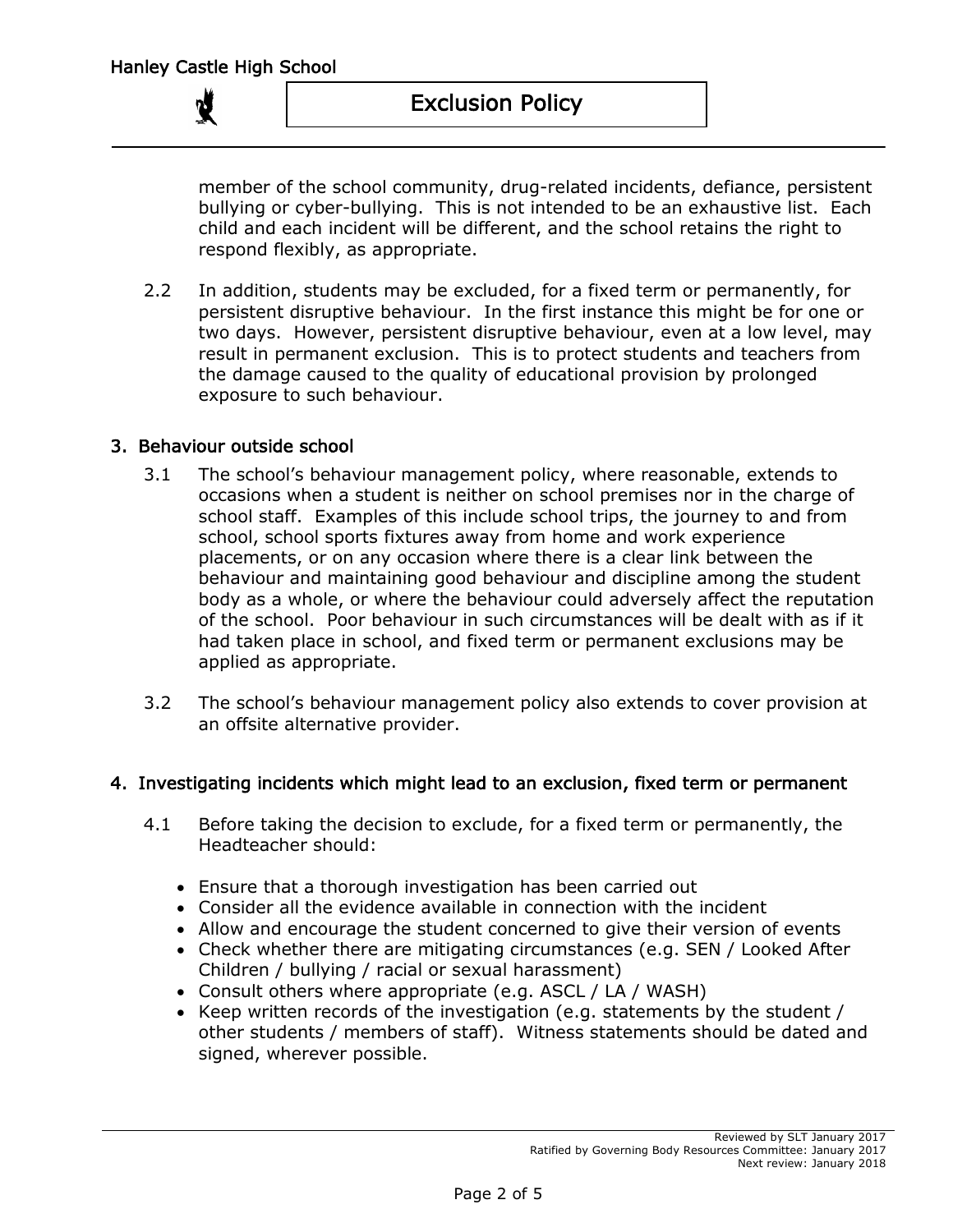

# Exclusion Policy

## 5. The standard of proof required

- 5.1 The standard of proof to be applied by the Headteacher is 'the balance of probabilities' – i.e. if it is more probable than not that the student did what he or she is alleged to have done.
- 5.2 However, the more serious the allegation, and thus the possible sanction, the more convincing the evidence substantiating the allegation needs to be.
- 5.3 In some cases this may extend to evidence of the student's past behaviour, if relevant to the present allegation.

#### 6. Students with disabilities or SENs

- 6.1 Hanley Castle High School has high expectations of the behaviour of all students. However, some children can exhibit challenging behaviours which are due, in part, to difficulties which need additional support from all professionals involved in their education.
- 6.2 The School reserves the right to use exclusion, fixed term or permanent, when dealing with poor behaviour by students with disabilities or SENs if there is a 'material' and 'substantial' reason for it, and where reasonable steps have been taken to implement strategies to prevent or manage the child's behaviour. Very careful consideration should be given to each child and each incident, and reasonable adjustments made to the length or the nature of the exclusion in order to ensure that the child is treated at least as favourably as a child without a disability or SENs.

#### 7. Exclusion in the absence of the Headteacher

7.1 Only the Headteacher has the power to exclude. However, if the Headteacher is not in school and unavailable for contact, the deputy Headteacher (or Assistant Headteacher in charge in the absence of the deputy) may assume the responsibility of headship and exclude for a fixed term only, informing the parent or guardian that the school reserves the right to extend the length of the fixed term exclusion, or to make it permanent, if appropriate. In this event the Headteacher should be contacted as soon as possible. She will then confirm the length and nature of the exclusion.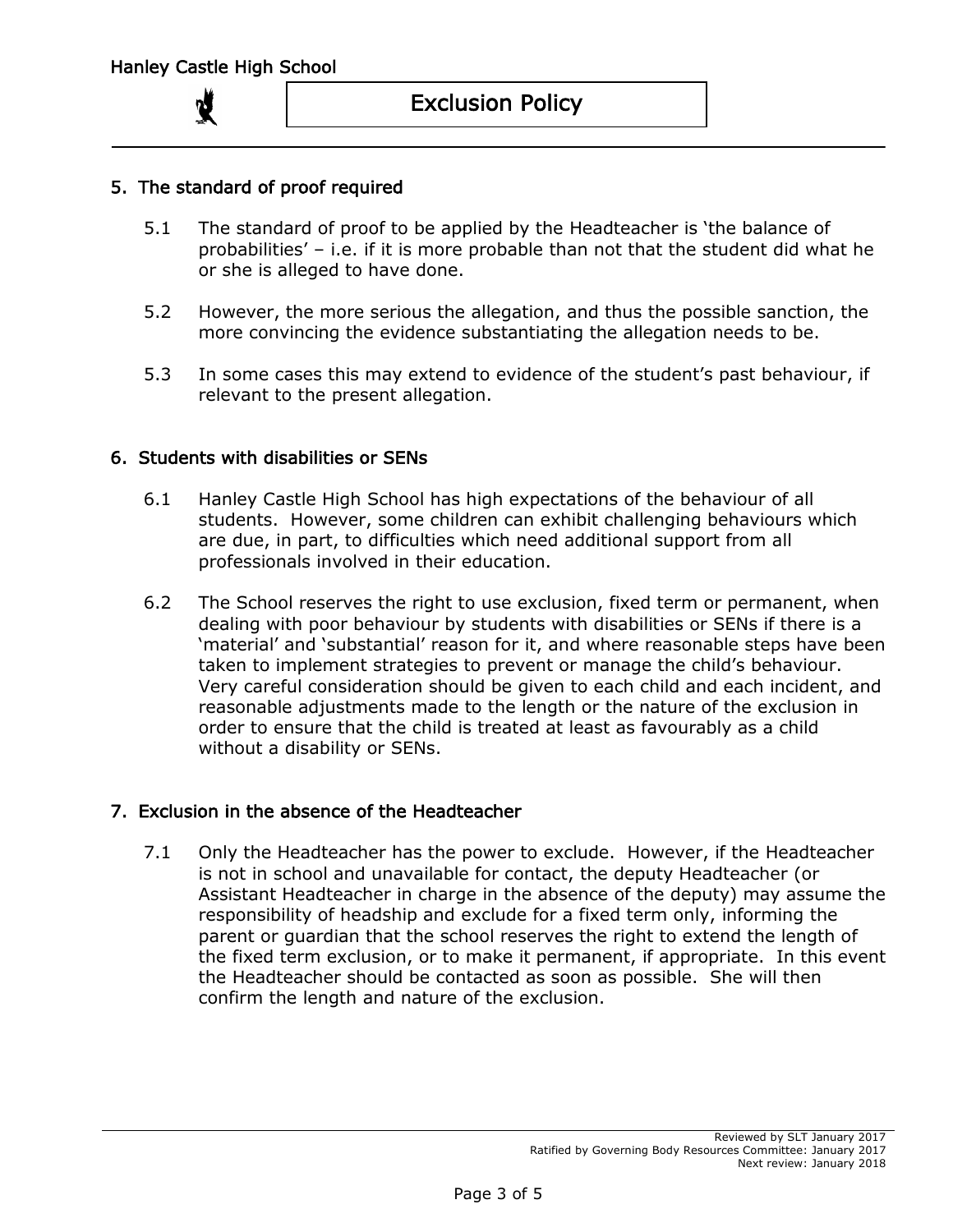## 8. Informing parents

8.1 Parents should be informed of an exclusion as quickly as possible – ideally on the same day by phone, followed by a formal letter as soon as possible. The letter should follow DfE and LA guidelines.

#### 9. The School's obligation to provide education

- 9.1 This continues and must be met during a fixed period exclusion. Work should be set and marked by the student's subject teachers. The work can be posted home, sent by student post or collected by parents.
- 9.2 When a student is permanently excluded, work must be set by the school for the first five days of the permanent exclusion.
- 9.3 From the sixth day of the permanent exclusion it is the Local Authority's responsibility to provide suitable full time educational provision.

#### 10.Sixth day provision

10.1 Where a student is given a fixed term exclusion of a duration of six days or longer, including consecutive fixed period exclusions totalling more than five days, the school will organise suitable full-time educational provision from and including the sixth day of the exclusion(s). Parents should be informed of this in writing. It remains the responsibility of the school to set and mark work during this period.

#### 11.Readmission interviews

11.1 Following a fixed term exclusion, parent(s) and child will be invited to attend a reintegration interview to emphasise the importance of parents working with the school to take joint responsibility for their child's behaviour, and to discuss how behaviour problems can be prevented or addressed.

#### 12.The governing body's role in reviewing exclusions

12.1 In the case of a fixed term exclusion of 5 days or fewer, the parent may make representations to the governing body. However, the governing body does not have the power to overturn the exclusion.